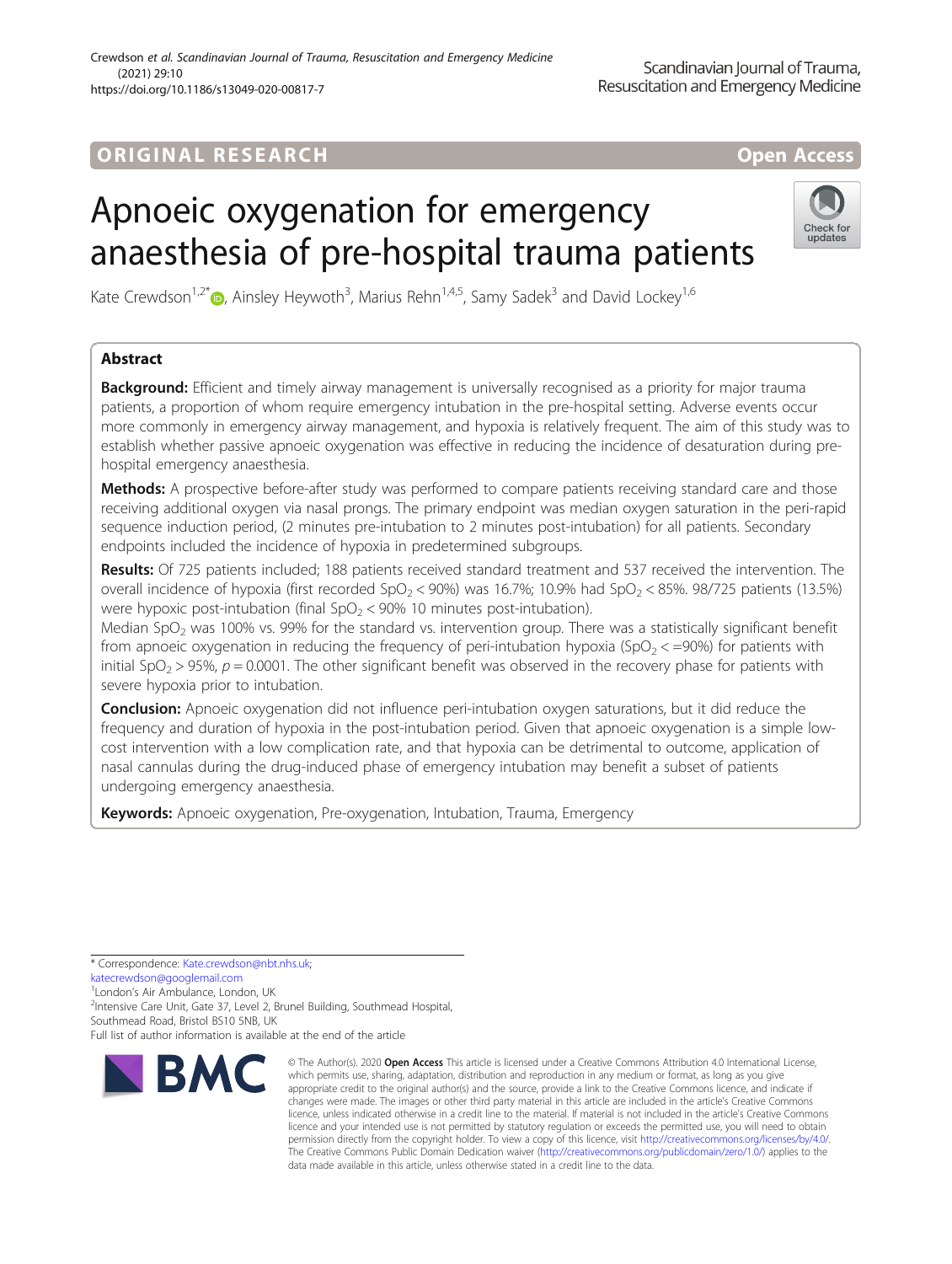#### Background

Rapid and effective airway management is a priority for major trauma patients. Advanced airway interventions are necessary for a small subgroup of severely injured patients [\[1\]](#page-5-0), in whom basic airway interventions are inadequate to maintain oxygenation and ventilation. Pre-hospital emergency anaesthesia (PHEA) is required to facilitate tracheal intubation and ventilation.

Adverse events associated with intubation occur more frequently during emergency airway management particularly when repeated attempts at laryngoscopy are required [[2](#page-5-0)–[4](#page-5-0)]. Hypoxia is one of the more commonly occurring adverse events and has been demonstrated to occur in 9.2% of patients during the first attempt at intubation in an emergency setting, increasing to 37.8% of patients where there are repeated intubation attempts [[4\]](#page-5-0). Pre-hospital data suggests that between 10.9 and 18.3% of patients undergoing PHEA experience episodes of hypoxaemia [[5](#page-5-0)–[7\]](#page-5-0), and these episodes are associated with an increase in morbidity and mortality [\[8](#page-5-0)].

Preoxygenation is a universally accepted method of reducing hypoxia during the drug-induced apnoeic phase of induction of anaesthesia. Achieving peripheral oxygen saturations above 93% extends the time taken before the onset of hypoxia during induction. At lower values, the dissociation of oxygen from haemoglobin takes place on the steep portion of the oxyhaemoglobin dissociation curve and oxygen saturations drop rapidly [\[9](#page-5-0)]. Standard practice for pre-oxygenation typically involves use of a reservoir bag supplying a high concentration of inspired oxygen. The benefit of additional apnoeic oxygenation has been widely debated but has been reported to provide benefit in terms of increased peri-intubation oxygen saturation, decreased rates of hypoxia, and increased first-pass intubation success without hypoxia [\[10](#page-5-0)]. Nasal oxygenation using low-flow nasal prongs is a recognised low-risk and easily administered procedure for providing passive apnoeic oxygenation in the pre-intubation and peri-intubation phases of emergency anaesthesia. This intervention has previously been reported to reduce desaturation rates by 6% [[6\]](#page-5-0).

This study aims to investigate whether the introduction of apnoeic oxygenation would reduce the frequency of desaturation in a population of trauma patients undergoing PHEA. The null hypothesis states that there is no difference in median oxygen saturations observed between the two study groups (before and after intervention) in the peri-RSI period, defined as 2 minutes preintubation to 2 minutes post-intubation.

#### Methods

#### Study setting

A prospective before-after study was performed which included all trauma patients undergoing PHEA performed by two physician-paramedic manned pre-hospital services. The services together attend over 3000 patients per year. Doctor–paramedic teams are delivered by helicopter and fast response cars. Flight paramedics in the ambulance control room dispatch the services and specific dispatch criteria target critically ill or injured patients. A ground ambulance is always dispatched in addition to the physician–paramedic team. Trauma patients attended by the doctor-paramedic teams of the two UK pre-hospital services who underwent PHEA were included in the study. Exclusion criteria were patients intubated prior to the arrival of the physician-paramedic team, in cardiac arrest on arrival of the pre-hospital physician-paramedic team, with nasal haemostatic devices in situ for maxillofacial haemorrhage, who had a medical event (non-traumatic cardiac arrest or cerebrovascular event) immediately preceding their traumatic episode and less than 16 years of age.

The delivery of PHEA within the pre-hospital trauma services in which the study was based is standardised and delivered to standard operating procedures. The decision to anaesthetise the study patients was made at the attending clinician's discretion based on defined indications. All patients were pre-oxygenated for 2 minutes prior to intubation – this was usually performed with a standard non-rebreathing mask, but if the patient had  $SpO<sub>2</sub>$  of 90% or lower, gentle bag-valve-mask ventilation was applied. All patients undergoing PHEA were fully monitored and anaesthetised using ketamine as an induction agent, with or without the addition of the synthetic opioid, fentanyl. A muscle relaxant, rocuronium, was also administered. The drug doses were based on the physiological status and estimated weight of the patient; opioids were reduced or omitted if the patient is considered to have severe cardiovascular compromise. Patients were fully monitored using standard monitoring meeting the Association of Anaesthetists of Great Britain and Ireland recommendations [[11\]](#page-5-0). Patients in the study were divided into two study groups, pre and post introduction of apnoeic oxygenation:

- Standard group: Patients received supplementary oxygen via a reservoir bag attached to an oxygen supply running at 15 L/min is applied to the patient prior to the start of PHEA.
- Intervention group: Patients received additional oxygen via nasal prongs at a flow rate of 15 L/min. The nasal prongs were applied when the decision to perform PHEA was made. The standard reservoir bag was applied to the patient as per normal practice and the nasal prongs remained in situ for the duration of PHEA.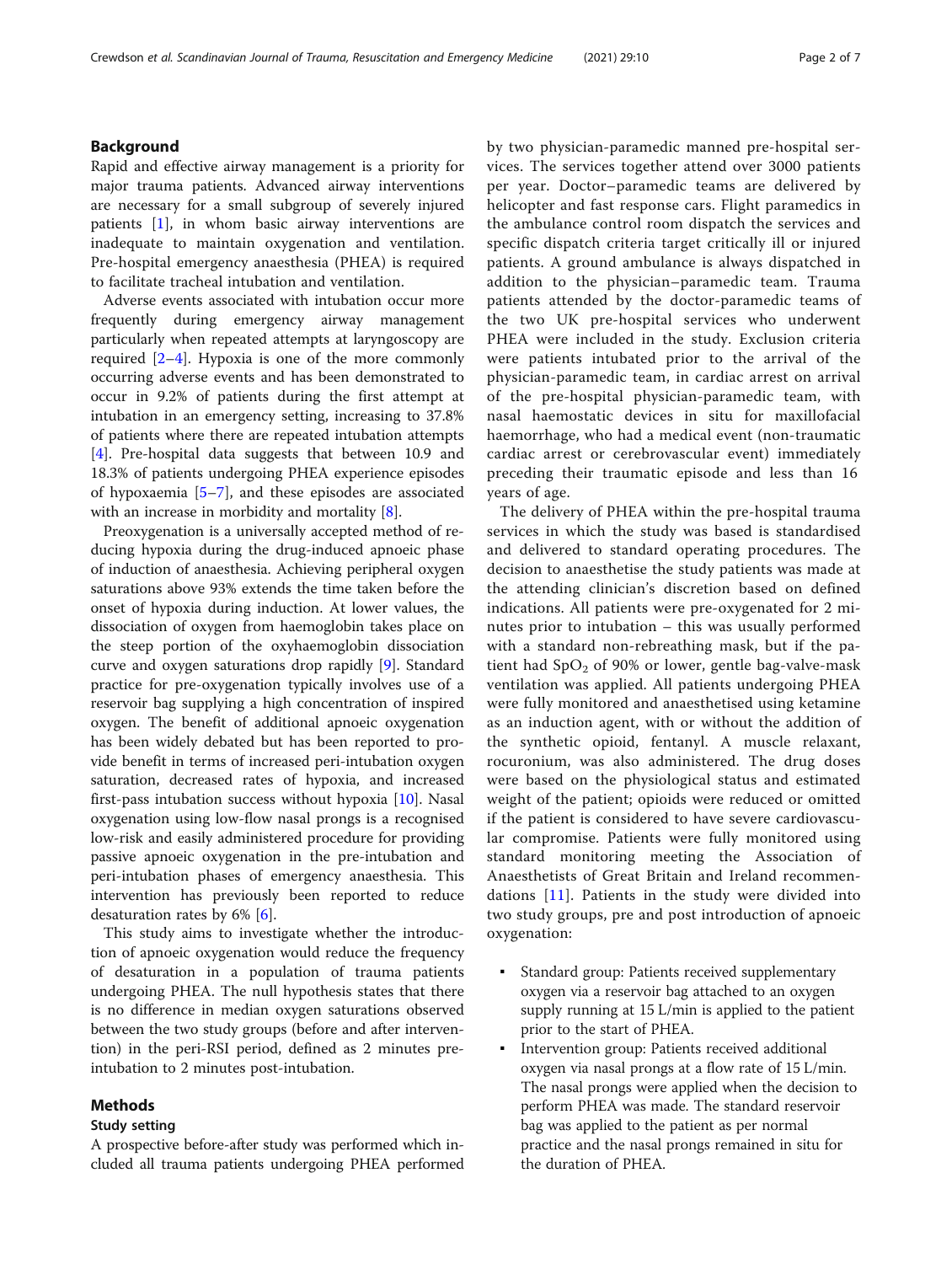The patients were sub-grouped as below according to the pre-induction SpO2 value (taken at 0 min) prior to data analysis.

No hypoxia: SpO2 > 95% Mild / moderate hypoxia:  $SpO<sub>2</sub> 85-95%$ Severe hypoxia:  $SpO<sub>2</sub> < 85%$ 

Apnoeic oxygenation was introduced into routine clinical practice within the service in February 2016. A training package was provided for all pre-hospital personnel prior to introduction of the intervention. This package included a review of current literature related to apnoeic oxygenation, a brief overview of the study, a questionnaire about the technique and a training moulage using apnoeic oxygenation. Apnoeic oxygenation was added to the mandatory PHEA challenge-respond checklist, which is routinely performed before induction of anaesthesia, to ensure use of the intervention in the post intervention phase. Data collection for the post-intervention phase was started after a two-week adjustment or 'washout' period to ensure apnoeic oxygenation had become embedded into routine practice.

Data for the trial was downloaded after arrival in hospital from the monitors used to record the pre-hospital patients' vital signs after arrival in hospital. Both services used the Zoll X Series (Zoll, Boston, Massachusetts United States) monitor to record physiological data. Monitoring was commenced on arrival of the doctor-paramedic prehospital advanced care team and disconnected when the patient arrived at hospital. Data were continuously recorded and displayed as a waveform and numerical value which is updated every 30 s.  $SpO<sub>2</sub>$  values were recorded for each patient from 2 minutes prior to the start of PHEA (during the pre-oxygenation period), until 10 minutes after PHEA had been performed.

The primary study outcome was the difference in median oxygen saturations observed between the two groups in the peri-RSI period, defined as 2 minutes preintubation to 2 minutes post-intubation for all patients and for patient subgroups. The null hypothesis was that there is no difference between the two groups.

Secondary outcomes included:

- The incidence of hypoxia, (defined as  $SpO<sub>2</sub>$  values of 90% or less) in the peri-intubation period (2 min before and 2 min after intubation for all patients and for the defined patient subgroups.
- The incidence of severe hypoxia, defined as  $SpO<sub>2</sub>$ values of 85% or less, in the peri-intubation period (2 min before and 2 min after intubation) for all patients and for patient subgroups.
- The incidence of hypoxia, defined as  $SpO<sub>2</sub>$  values of 90% or less, in the post-intubation phase from

intubation until 10 minutes post-intubation for all patients and for patient subgroups.

• The incidence of hypoxia, defined as  $SpO<sub>2</sub>$  values of 90% or less, in the recovery phase from 2 minutes post intubation until 10 minutes post intubation for all patients and for patient subgroups.

Hypoxia rates were compared between groups using chi-squared tests. Differences between groups in  $SpO<sub>2</sub>$ as a continuous variable were investigated using the Mann-Whitney U test.

The study was registered with Barts and the London NHS Trust as a Clinical Effectiveness study (no. 5856). No additional interventions were conducted or data recorded on patients studied. Ethical approval was therefore not required.

#### Results

In total, 725 patients were included in the study; 188 patients were included in the standard treatment group and 537 in the intervention group. The overall incidence of hypoxia prior to pre-oxygenation and intubation (defined as initial  $SpO<sub>2</sub>$  reading < 90%) was 16.7% (121) of 725 patients); 79 patients (10.9%) had  $SpO<sub>2</sub>$  less than 85%. 98 of 725 patients (13.5%) were hypoxic postintubation (defined as final  $SpO<sub>2</sub>$  reading < 90%, observed at 10 minutes post intubation); 70 of these 98 patients (9.7%) were in the group of 79 patients who were initially hypoxic with  $SpO<sub>2</sub>$  less than 85% prior to intubation (i.e. the group who could not be pre-oxygenated).

Median  $SpO<sub>2</sub>$  in the standard group was 100% (95% CI (99,100), the median  $SpO<sub>2</sub>$  in the intervention group was 99% (95% CI (98,100),  $p = 0.0001$ . The incidence of hypoxia, defined as  $SpO<sub>2</sub>$  values of 90% or less, in the 2 min before and 2 min after intubation was 106/653, 16.2% in the standard group and 500/3181, 15.7% in the intervention group,  $p = 0.74$  The incidence of hypoxia, in the period from intubation until 10 minutes post intubation was 177/1461, 12.1% in the standard group and 959/ 8037, 11.9% in the intervention group,  $p = 0.84$ . The re-sults from the subgroup analysis are reported in Table [1](#page-3-0) below.

#### **Discussion**

This is the first reported prospective study of the use of apnoeic oxygenation during PHEA in trauma patients. Hypoxia is a relatively common problem in patients undergoing emergency intubation; 16.7% of patients in this study were hypoxic prior to induction of anaesthesia. This is comparable to previous studies which report that up to 18% of trauma patients are hypoxic prior to airway intervention [[7,](#page-5-0) [12](#page-5-0), [13\]](#page-5-0). A single episode of hypoxia may worsen patient outcome, particularly in traumatic brain injury  $[8, 14, 15]$  $[8, 14, 15]$  $[8, 14, 15]$  $[8, 14, 15]$  $[8, 14, 15]$ . Reducing the time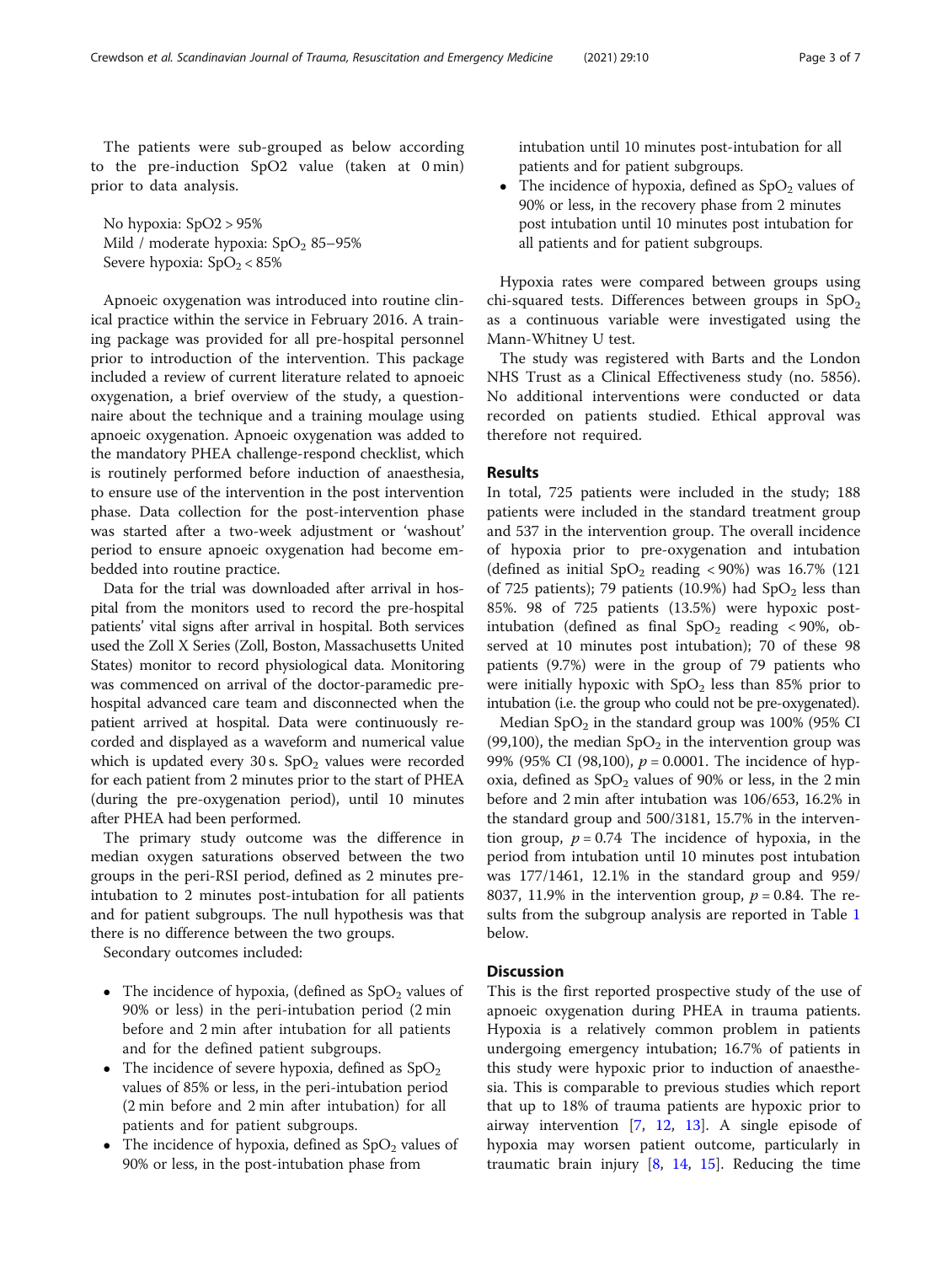#### <span id="page-3-0"></span>Table 1 Subgroup analysis for study groups

| Peri intubation phase 2 min pre to 2 min post intubation         |                       | Standard        | Intervention    | P value      |
|------------------------------------------------------------------|-----------------------|-----------------|-----------------|--------------|
| Median SaO <sub>2</sub> (IQR)                                    | All patients          | 100 (96,100)    | 99 (96,100)     | $p = 0.0001$ |
|                                                                  | No hypoxia            | 100 (98,100)    | 100 (98,100)    | $p = 1.00$   |
|                                                                  | Mild Moderate hypoxia | 94 (83,97.75)   | 94 (88,99)      | $p = 1.00$   |
|                                                                  | Severe hypoxia        | 79 (66.5,86)    | 83 (77,95)      | $p = 0.28$   |
| Total post intubation values / total 90 or less (% difference)   | All patients          | 106/653 (16.2)  | 560/3659 (15.3) | 0.546        |
|                                                                  | No hypoxia            | 24/380 (6.3)    | 54/1492 (3.6)   | 0.02         |
|                                                                  | Mild Moderate hypoxia | 28/72 (38.9)    | 131/386 (33.9)  | 0.947        |
|                                                                  | Severe hypoxia        | 41/51 (80.4)    | 118/177 (66.7)  | 0.195        |
| Total post intubation values / total 85 or less (% difference)   | All patients          | 65/653 (10.0)   | 340/3659 (9.3)  | 0.864        |
|                                                                  | No hypoxia            | 7/380 (1.8)     | 20/1492 (1.3)   | 0.466        |
|                                                                  | Mild Moderate hypoxia | 11/71(15.3)     | 61/386 (15.8)   | 0.947        |
|                                                                  | Severe hypoxia        | 34/51 (66.7)    | 100/177 (56.5)  | 0.195        |
| Post intubation phase (intubation - 10 min)                      | All patients          | 177/1464 (12.1) | 959/8037 (11.9) | 0.864        |
| Total post intubation values / total 90 or less (% difference)   | No hypoxia            | 43/1126 (3.8)   | 254/5928 (4.3)  | 0.476        |
|                                                                  | Mild Moderate hypoxia | 39/164 (23.8)   | 377/1424 (26.5) | 0.458        |
|                                                                  | Severe hypoxia        | 93/160 (58.1)   | 384/759 (50.6)  | 0.084        |
| Recovery phase (2 min post intubation to 10 min post intubstion  | All patients          | 139/1221 (11.4) | 728/6396 (11.4) | 0.998        |
| Total post intubation values / total 90 or less (% difference)   | No hypoxia            | 33/941 (3.5)    | 204/5121 (4.0)  | 0.488        |
|                                                                  | Mild Moderate hypoxia | 31/138 (22.5)   | 280/1128 (24.2) | 0.544        |
|                                                                  | Severe hypoxia        | 73/133 (54.9)   | 234/746 (31.4)  | 3.06E-07     |
| Median $SpO2$ (IQR)                                              | All patients          | 100 (96,100)    | 99 (96,100)     | $p = 0.0001$ |
|                                                                  | No hypoxia            | 100 (98,100)    | 100 (98,100)    | $p = 1.00$   |
|                                                                  | Mild Moderate hypoxia | 94 (83,97.75)   | 94 (88,99)      | $p = 1.00$   |
|                                                                  | Severe hypoxia        | 79 (66.5,86)    | 83 (77,95)      | $p = 0.28$   |
| Total 90 or less / total peri intubation values (% difference)   | All patients          | 106/653 (16.2)  | 560/3659 (15.3) | 0.546        |
|                                                                  | No hypoxia            | 24/380 (6.3)    | 54/1492 (3.6)   | 0.02         |
|                                                                  | Mild Moderate hypoxia | 28/72 (38.9)    | 131/386 (33.9)  | 0.947        |
|                                                                  | Severe hypoxia        | 41/51 (80.4)    | 118/177 (66.7)  | 0.195        |
| Total 85 or less / total peri intubation values (% difference)   | All patients          | 65/653 (10.0)   | 340/3659 (9.3)  | 0.864        |
|                                                                  | No hypoxia            | 7/380 (1.8)     | 20/1492 (1.3)   | 0.466        |
|                                                                  | Mild Moderate hypoxia | 11/71(15.3)     | 61/386 (15.8)   | 0.947        |
|                                                                  | Severe hypoxia        | 34/51 (66.7)    | 100/177 (56.5)  | 0.195        |
| Post intubation phase (intubation - 10 min)                      | All patients          | 177/1464 (12.1) | 959/8037 (11.9) | 0.864        |
| Total 90 or less / total post intubation values (% difference)   | No hypoxia            | 43/1126 (3.8)   | 254/5928 (4.3)  | 0.476        |
|                                                                  | Mild Moderate hypoxia | 39/164 (23.8)   | 377/1424 (26.5) | 0.458        |
|                                                                  | Severe hypoxia        | 93/160 (58.1)   | 384/759 (50.6)  | 0.084        |
| Recovery phase (2 min post intubation to 10 min post intubation) | All patients          | 139/1221 (11.4) | 728/6396 (11.4) | 0.998        |
| Total 90 or less / total post intubation values (% difference)   | No hypoxia            | 33/941 (3.5)    | 204/5121 (4.0)  | 0.488        |
|                                                                  | Mild Moderate hypoxia | 31/138 (22.5)   | 280/1128 (24.2) | 0.544        |
|                                                                  | Severe hypoxia        | 73/133 (54.9)   | 234/746 (31.4)  | p < 0.0001   |

Table 1 shows the 2 study groups (standard and intervention) subclassified by the degree of hypoxia was subclassified according to the pre-induction SpO2 value (taken at 0 min) as:

• No hypoxia: SpO2 > 95%

 $\cdot$  Mild / moderate hypoxia: SpO<sub>2</sub> 85-95%

• Severe hypoxia:  $SpO<sub>2</sub> < 85%$ 

The median  $SpO<sub>2</sub>$  is the median value of all values recorded for the all patients during the peri-intubation phase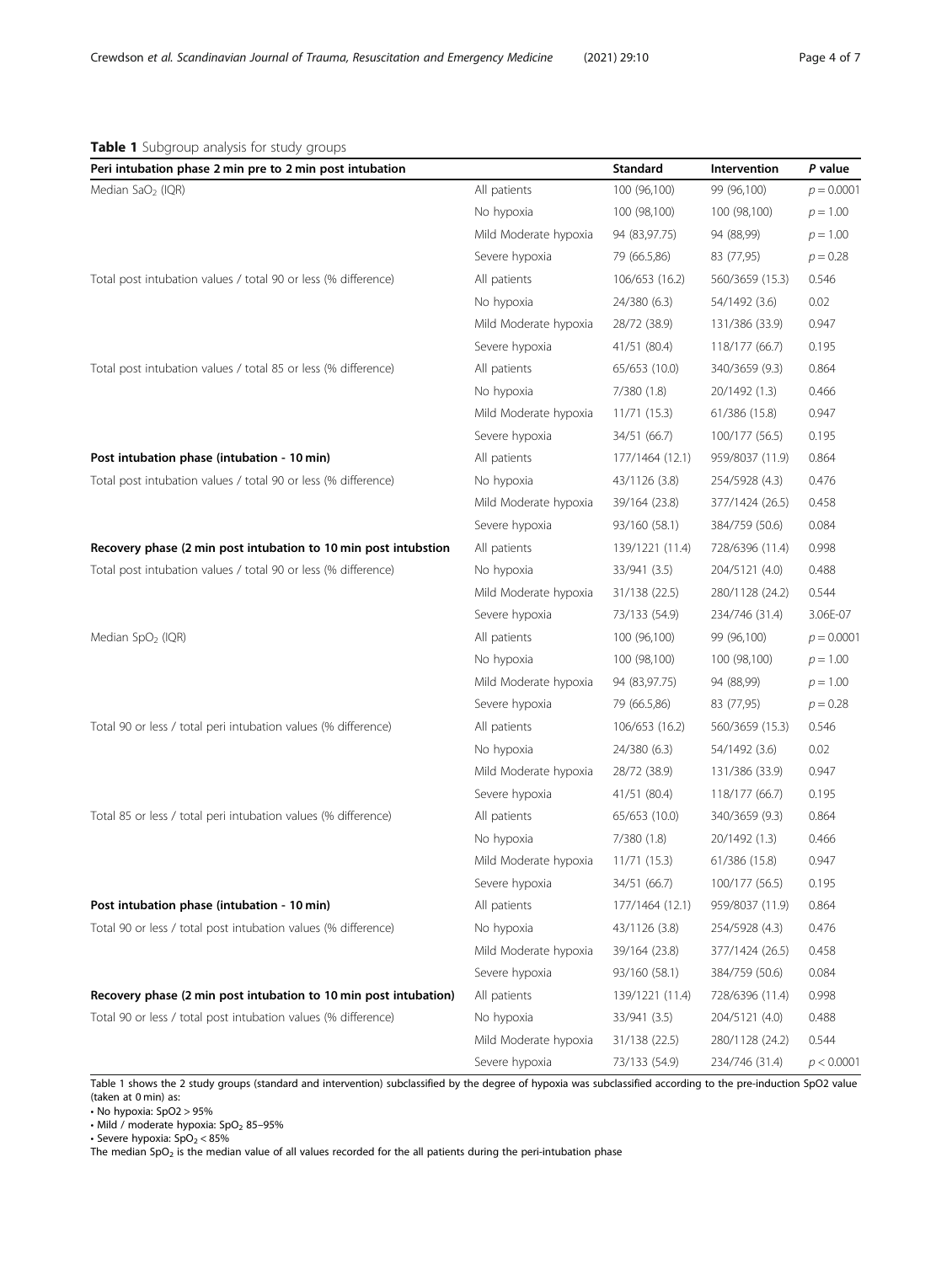The categories reporting 'total 90 or less' and 'total 85 or less' refer to the number of patients who desaturated in the peri-intubation, post intubation, or recovery phase to an SpO<sub>2</sub> or 90% or less, or 85% or less. This figure is reported as a proportion of the number of SpO<sub>2</sub> values recorded for all patients in this group and subclassification

spent with low oxygen saturations may translate into an improvement in morbidity and mortality. Patients who have a  $SpO<sub>2</sub>$  less than 93% prior to intubation, and multiple or prolonged intubation attempts are much more likely to desaturate [\[3](#page-5-0)]. A reduction in hypoxic episodes may be achieved using simple reproducible techniques such as apnoeic oxygenation. The physiology of apnoeic oxygenation is well-described; in the presence of a patent airway, there is a difference between the uptake of oxygen and the excretion of carbon dioxide at an alveolar level [\[16](#page-6-0)]. This discrepancy creates a negative pressure gradient that promotes the movement of oxygen into the lungs. Alveoli will continue to take up oxygen even without diaphragmatic movements or lung expansion. The presence of a continuous infusion of oxygen to the upper airways during drug-induced apnoea can supplement oxygenation levels [[17\]](#page-6-0).

Despite multiple previous studies, the clinical benefit of apnoeic oxygenation remains unproven. A positive association between apnoeic oxygenation and lower rates of hypoxaemia during emergency intubation has been demonstrated [[10](#page-5-0), [13,](#page-5-0) [18](#page-6-0)–[20](#page-6-0)] but these findings are not universally reproducible. The application and delivery of apnoeic oxygenation varies between the studies, with some using 15 L/min via nasal cannulae and some studies using high flow oxygen at 50–60 L/min; endpoints also vary between studies. Results from two randomised controlled trials performed in the emergency setting could not demonstrate a benefit of apnoeic oxygenation [[21,](#page-6-0) [22](#page-6-0)]. Studies conducted using pre-hospital data are retrospective; two studies have demonstrated a reduction in the incidence of hypoxia, but this has not reached statistical significance [[6,](#page-5-0) [23\]](#page-6-0). This study provided apnoeic oxygenation at a rate of 15 L/min using nasal prongs but did not show a significant overall benefit in reducing the frequency of episodes of hypoxia during the drug-induced apnoeic phase of intubation. Apnoeic oxygenation may be beneficial where intubation is difficult and time to ventilation is prolonged. It can increase time to desaturation which reduces the incidence of desaturation and the frequency of hypoxic episodes in difficult or prolonged intubations [\[24](#page-6-0)–[26\]](#page-6-0).

Overall, the results of this study did not demonstrate a significant reduction in the incidence of hypoxia using apnoeic oxygenation during PHEA. It is likely that where pre-oxygenation has been adequately performed and the intubation is uncomplicated, minimal benefit will be observed with the addition of apnoeic oxygenation [\[24](#page-6-0)]. The intubation success rate for the services in which the study was conducted has previously been demonstrated to be 99.1 and 99.3% [[27\]](#page-6-0) with a first pass success rate of 93 and 87.5% [\[28\]](#page-6-0). There was a statistically significant difference in the median peri-intubation oxygen saturations between the two study groups in favour of the standard group, but this does not translate into any clinically relevant difference as neither result demonstrates clinically significant hypoxia.

Subgroup analysis was performed to assess the effect of apnoeic oxygenation on different categories of preintubation hypoxia. There was a statistically significant benefit from apnoeic oxygenation in the frequency of peri-intubation hypoxia (SpO<sub>2</sub> of 90% or lower) for patients who started with normal oxygen saturations (> 95%) as shown in Table [1.](#page-3-0) The other significant benefit was observed in the recovery phase for the group of patients who were severely hypoxic prior to induction of anaesthesia.

Apnoeic oxygenation is a simple low-cost intervention with a low complication rate. The intervention currently lacks a firm evidence base but may be helpful in a difficult intubation or where intubation takes longer than usual. The ongoing controversy surrounding use of this technique does not necessarily mean that apnoeic oxygenation is ineffective in reducing the incidence of hypoxaemia associated with emergency intubation. This study used a pragmatic approach to try and investigate the effect of apnoeic oxygenation in a cohort of severely injured patients undergoing pre-hospital intubation. Although apnoeic oxygenation is unlikely to make a difference to the majority of trauma patients who are straightforward to oxygenate and easy to intubate, it has the potential to reduce the frequency, incidence, and duration of hypoxia in the minority of patients who are already hypoxic or require a longer time to intubate. Difficult pre-oxygenation is a risk factor for subsequent hypoxia, and up to 30% of patients can remain hypoxic, defined as  $SpO<sub>2</sub> < 90%$ , after 5 min of pre-oxygenation [[29\]](#page-6-0), so apnoeic oxygenation is potentially very beneficial in the group of patients most vulnerable to hypoxia. A recent study comparing bag-mask ventilation to no ventilation during intubation of critically ill patients reported higher oxygen saturations and a lower incidence of severe hypoxemia in the bag-mask ventilation group [[30\]](#page-6-0). This positive finding may be relevant to this study population because an alternative strategy to providing supplemental oxygenation in the apnoeic phase of induction might be to avoid the apnoeic phase altogether with bag-valve-mask ventilation.

#### Limitations

This is a prospective-interventional study assessing whether apnoeic oxygenation is a beneficial intervention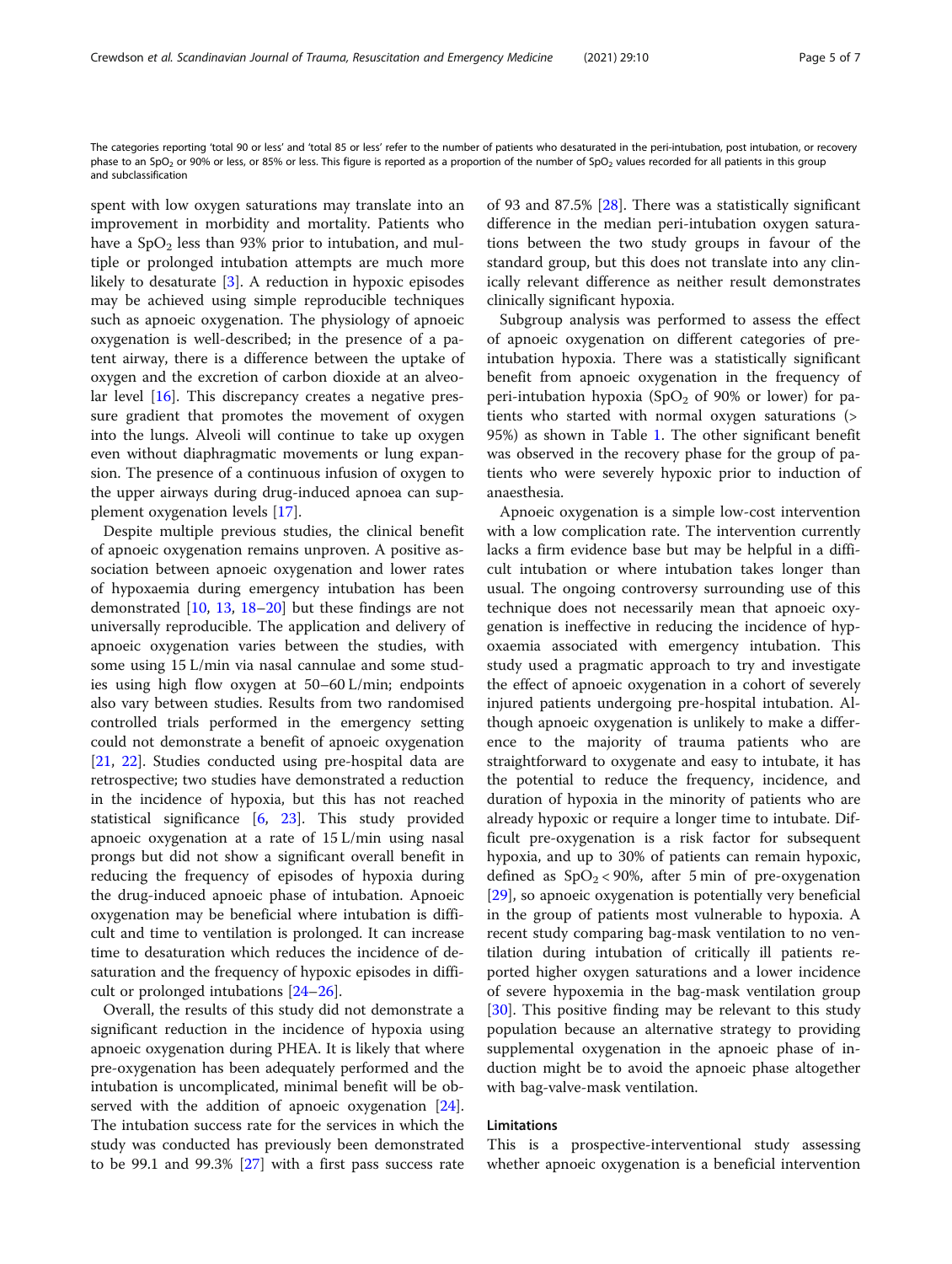<span id="page-5-0"></span>in PHEA. Whilst before-after studies are considered to be weaker methodology; at the time the study was designed there was relatively little data published on apnoeic oxygenation; the published data seemed to suggest a benefit and there was insufficient equipoise to conduct a randomised controlled study. Data for this study were collected using monitor downloads, introducing the possibility of drift and calibration errors. The manufacturers state the monitors potentially have up to 0.3% measurement error. It is not possible to collect specific information including patient demographics, injuries sustained or the indication for intubation. In addition, it was not possible to collect long-term patient outcome data such as survival to hospital discharge, functional outcome at discharge. The study is designed pragmatically to enable the research to be conducted in critically ill and injured patients. The clinical treatment provided is protocol-led and all clinicians working within the services are fully conversant with these guidelines. There may be occasional circumstances where care delivered deviates from the protocol – this is at the discretion of the attending clinician. The patient population used in this study – all trauma patients undergoing RSI, may not be representative of the patient group most likely to benefit from apnoeic oxygenation. However a study only including, for example, patients difficult to intubate or at most risk of desaturation would take a very large patient population or length of time to investigate. It is possible this study was underpowered to detect a significant difference in both statistical and clinical terms.

#### Conclusions

In this study apnoeic oxygenation did not influence periintubation oxygen saturations but it did reduce the frequency and duration of hypoxia in the post-intubation period in specific patient groups. Given that apnoeic oxygenation is usually a safe and simple technique and that hypoxia can be detrimental to outcome, application of nasal cannulas during the drug-induced phase of emergency intubation may benefit a small subset of patients undergoing emergency intubation.

#### Acknowledgements

Not applicable.

#### Authors' contributions

KC: Data collection and co-author of first and subsequent drafts. AH: Data collection and co-author of first and subsequent drafts. MR: Co-author of first and subsequent drafts, reviewed and constructively criticised the manuscript. SS: Co-author of first and subsequent drafts, reviewed and constructively criticised the manuscript. DL: Conceived the study, co-author of first and subsequent drafts, reviewed and constructively criticised the manuscript. The authors read and approved the final manuscript.

#### Funding

Not applicable.

#### Availability of data and materials

Data sharing is not applicable to this article as no datasets were generated or analysed during the current study.

#### Ethics approval and consent to participate Not applicable.

#### Consent for publication

Not applicable.

#### Competing interests

There are no competing interests to declare.

#### Author details

<sup>1</sup> London's Air Ambulance, London, UK. <sup>2</sup>Intensive Care Unit, Gate 37, Level 2, Brunel Building, Southmead Hospital, Southmead Road, Bristol BS10 5NB, UK. <sup>3</sup>Essex & Herts Air Ambulance Trust, Essex, UK. <sup>4</sup>Department of Research, Norwegian Air Ambulance Foundation, Oslo, Norway. <sup>5</sup>Faculty of Health Sciences, University of Stavanger, Stavanger, Norway. <sup>6</sup>Blizard Institute, Queen Mary University of London, London, UK.

#### Received: 1 February 2020 Accepted: 24 November 2020 Published online: 07 January 2021

#### References

- 1. Lockey DJ, Healey B, Crewdson K, et al. Advanced airway management is necessary in prehospital trauma patients. Br J Anaesth. 2015;114:657–62.
- 2. Hasegawa K, Shigemitsu K, Hagiwara Y, et al. Association between repeated intubation attempts and adverse events in emergency departments: an analysis of a multicenter prospective observational study. Ann Emerg Med. 2012;60:749–54.
- 3. Mort TC. Emergency tracheal intubation: complications associated with repeated laryngoscopic attempts. Anesth Analg. 2004;99(2):607–13.
- 4. Sakles JC, Chiu S, Mosier J, et al. The importance of first pass success when performing Orotracheal intubation in the emergency department. Acad Emerg Med. 2013;20:71–8.
- 5. Nakstad AR, Heidmal HJ, Strand T, Sandberg M. Incidence of desaturation during prehospital rapid sequence intubation in a physician-based helicopter emergency service. Am J Emerg Med. 2011;29(6):639–44.
- 6. Wimalasena Y, Burns B, Reid C, et al. Apneic oxygenation was associated with decreased desaturation rates during rapid sequence intubation by an Australian helicopter emergency medicine service. Ann Emerg Med. 2015; 65(4):371–6.
- 7. Sunde GA, Sandberg M, Lyon R, et al. Hypoxia and hypotension in patients intubated by physician staffed helicopter emergency medical services - a prospective observational multi-Centre study. BMC Emerg Med. 2017;17(1):  $1 - 10$
- 8. Davis DP, Dunford JV, Poste JC, et al. The impact of hypoxia and hyperventilation on outcome after paramedic rapid sequence intubation of severely head-injured patients. J Trauma. 2004;57(1):1–10.
- 9. Weingart SD, Levitan RM. Preoxygenation and prevention of desaturation during emergency airway management. Ann Emerg Med. 2012;59(3):165– 75.
- 10. Silva L, Carberaa D, Barrionuevo P, et al. Effectiveness of apneic oxygenation during intubation: a systematic review and meta-analysis. Ann Emerg Med. 2017;70(4):1–23.
- 11. Lockey DJ, Crewdson K, Davies G, et al. AAGBI: safer pre-hospital anaesthesia 2017. Anaesthesia. 2017;72(3):379–90.
- 12. Newton A, Ratchford A, Khan I. Incidence of adverse events during Prehospital rapid sequence intubation: a review of one year on the London helicopter emergency medical service. J Trauma. 2008;64(2):487–92.
- 13. Dyett JF, Moser MS, Tobin AE. Prospective observational study of emergency airway management in the critical care environment of a tertiary hospital in Melbourne. Anaesth Intensive Care. 2015;43(5):577–86.
- 14. Chi JH, Knudson MM, Vassar MJ, et al. Prehospital hypoxia affects outcome in patients with traumatic brain injury: a prospective multicenter study. J Trauma. 2006;61(5):1134–41.
- 15. Chesnut RM, Marshall LF, Klauber MR, et al. The role of secondary brain injury in determining outcome from severe head injury. J Trauma. 1993; 34(2):216–22.